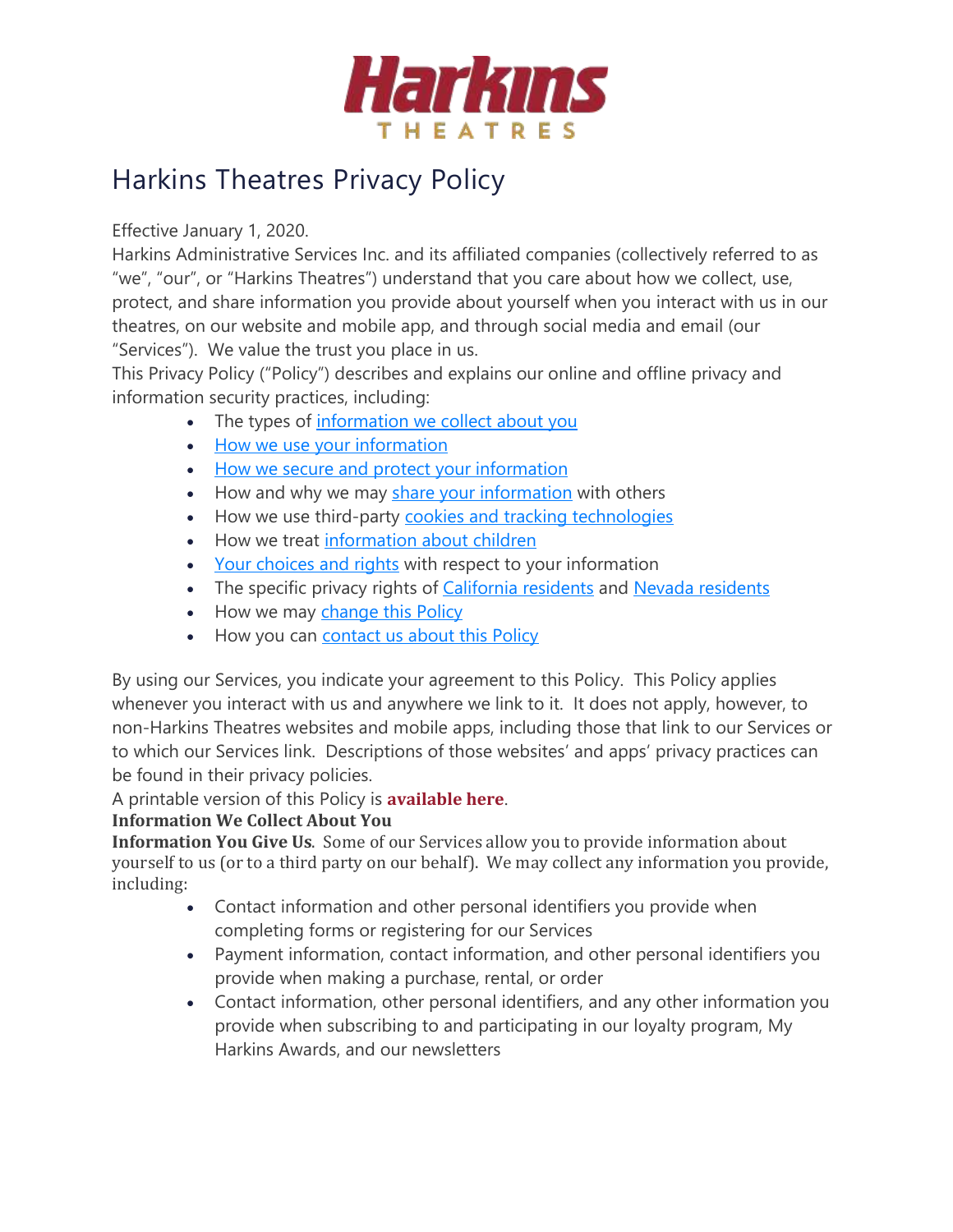

- Contact information, personal identifiers, and any other information you provide when you interact with us on our website, app, via email, and in our theatres
- Contact information, personal identifiers, and any other information you provide when you interact with us on our social media sites (please note that this information may be visible to other users)
- Contact information, personal identifiers, and any other information you provide when you complete a survey administered by us or another party through our Services
- Contact information, personal identifiers, employment history, education history, and any other information you provide when you ask about or apply for a job with us
- Contact information, personal identifiers, and any other information you provide when you participate in a contest, sweepstakes, or other promotion that we offer
- If you contact us, a record of the correspondence and any information you provide
- If you request an accommodation or are involved in a claim or incident related to our Services, medical or health information and any other information you provide

**Information We Collect Automatically**. We automatically collect some information about you when you use our Services, including information:

- About your experience at our theatres, which may be captured by cameras we use in and around our theatres for security purposes and operational purposes
- About your visits to, and how you use, our website and app, including the timing, frequency, and pattern of use, what you use, traffic data, location data, weblogs and other communication data, and how you reached our site or app
- About the device you use to access our website and app, including your IP address, operating system, and browser type
- About how you interact with our ads, emails, and newsletters, including whether you open or click any links we provide
- You provide to us on a social media site, including your account ID, username, and any other information you may provide via social media

We collect some of this information through cookies, other tracking technologies, and your web browser or device, as described in the Cookies and Tracking Technologies section of this Policy.

# **How We Use Your Information**

We may use the information we collect about you to: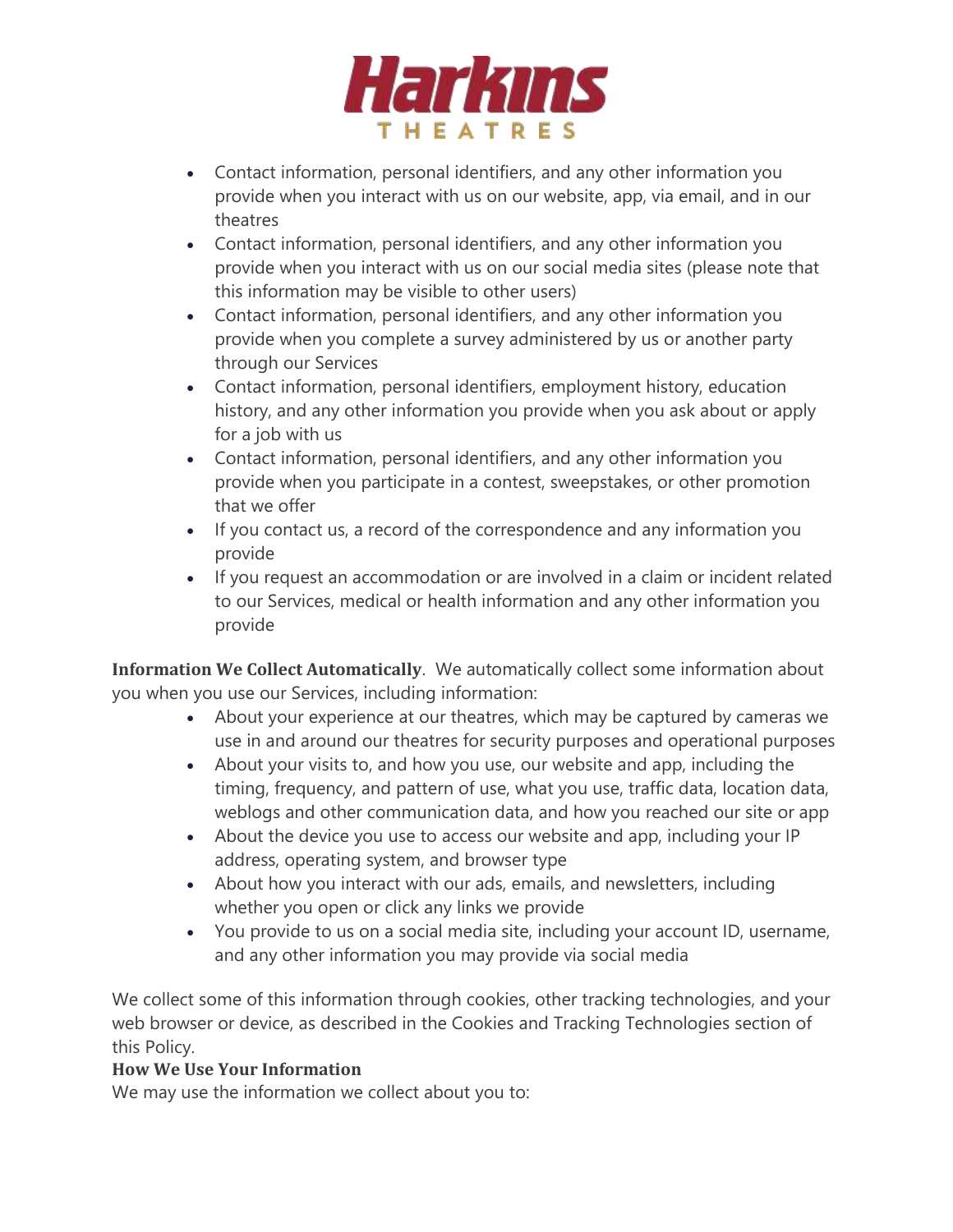

- Contact you regarding our Services and any programs or promotions we offer
- Contact you in response to a request, comment, report, or inquiry
- Provide you with products and services, including by completing transactions, entering into contracts, processing payments, fulfilling orders, and sending service communications
- Enable additional Service features, including providing personalized services
- Create custom audiences on social media sites and respond to your comments and reviews on social media sites
- Provide you with the Ultimate Moviegoing experience, including by improving and growing our business and understanding our guests and their purchasing trends
- Understand how our Services are being used, track website and app performance, and make improvements to our Services
- Gauge the effectiveness of our ads and deliver tailored ads across services and devices based on your preferences or interests
- Comply with legal requirements and detect, investigate, and prevent fraud, illegal activities, and violations of our policies

Please note that we may combine information collected through our Services with other information we obtain from our business records.

# **How We Secure and Protect Your Information**

We secure and protect your information through a combination of reasonable physical, technical, and administrative safeguards. However, the unfortunate reality is that no safeguards can guarantee the security of our networks, systems, servers, devices, and databases.

If you have reason to believe we have information about you that is not secure (for example, if you believe your My Harkins Awards membership has been compromised), please contact us as soon as possible (see Contact Us About This Policy section below). Please note that you are responsible for restricting access to your devices and keeping confidential your passwords and other information you use to access our Services. You agree to accept responsibility for all activities that occur under your membership when accessed with your password and other access credentials.

# **How We Share Your Information**

We may share your information with:

• **Service providers**, which are vendors that perform specific functions for us, including managing customer information, communications, marketing, billing and collection, fulfillment, auditing and accounting, professional services and consultants, analytics, security, and IT support. We restrict our service providers from using your information in any way other than to perform these specific functions. Please note that where a service provider collects information directly from you its privacy policy may also apply to your information.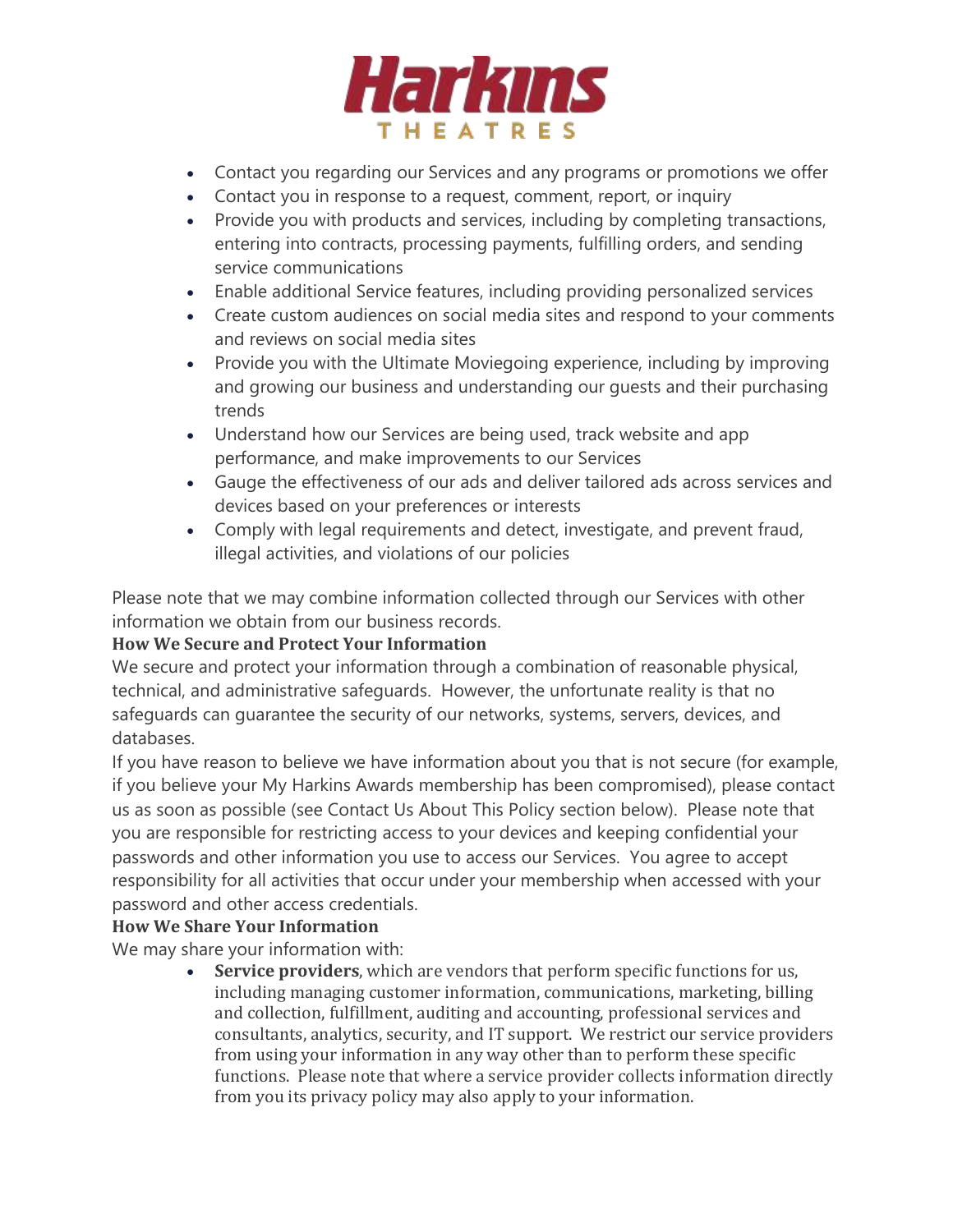

- **Social media companies**, when you choose to interact with us through their platforms, your interaction may allow them to collect some information about you through cookies and other tracking mechanisms they place on your device. Sometimes a social media company may recognize you through its tracking mechanisms even when you do not interact with its platform. If you choose to interact with us via social media, please note that the relevant social media company's privacy policy may apply.
- **Business partners, sponsors, and advertising companies** (our "business partners"), which are a select group of companies that help us enhance your experience with our Services by offering products and services to people who may be interested in them. These companies may use cookies and other tracking technologies on our website and app to collect information about your use of our Services and related activity, which we use to measure and evaluate the use of our Services and target ads based on your interests and preferences.
- **Corporate affiliates**, which are other legal entities under the Harkins umbrella.
- **Another business or person** in connection withan ownership change, corporate reorganization, acquisition, sale of assets or businesses, or financing transaction. We may only transfer your information to another entity and its service providers with restrictions on how they will use the information. Please note that we cannot promise an acquiring party or merged entity will use the specific privacy practices described in this Policy.

We also may share:

- **Medical and health information that you voluntarily provide**, to the extent we receive it from you, for purposes of legal compliance and insurance (as legally permitted)
- **Aggregated or deidentified data** at our discretion, including with marketing agencies, media agencies, and analytics providers. This information cannot be related to individual people

Please note that if you use our Services outside of the United States we may collect, process, and store your information in the United States. U.S. privacy and information security laws may differ from the laws in your state or country. By using our Services you consent to the collection, international transfer, storage, and processing of your information.

#### **Cookies and Tracking Technologies**

We may use cookies and other tracking technologies to collect information about your visits to, and how you use, our website and app. This includes information about the timing, frequency, and pattern of your use, what you use, your browsing and search history, traffic data, location data, weblogs and other communication data, and how you reached our site or app. Information collected about you from a particular browser or device may be linked to information collected from another computer or device that we believe relates to you. Most web browsers automatically accept cookies. Typically you can modify your browser to disable or reject cookies if you prefer. However, if you disable or delete cookies some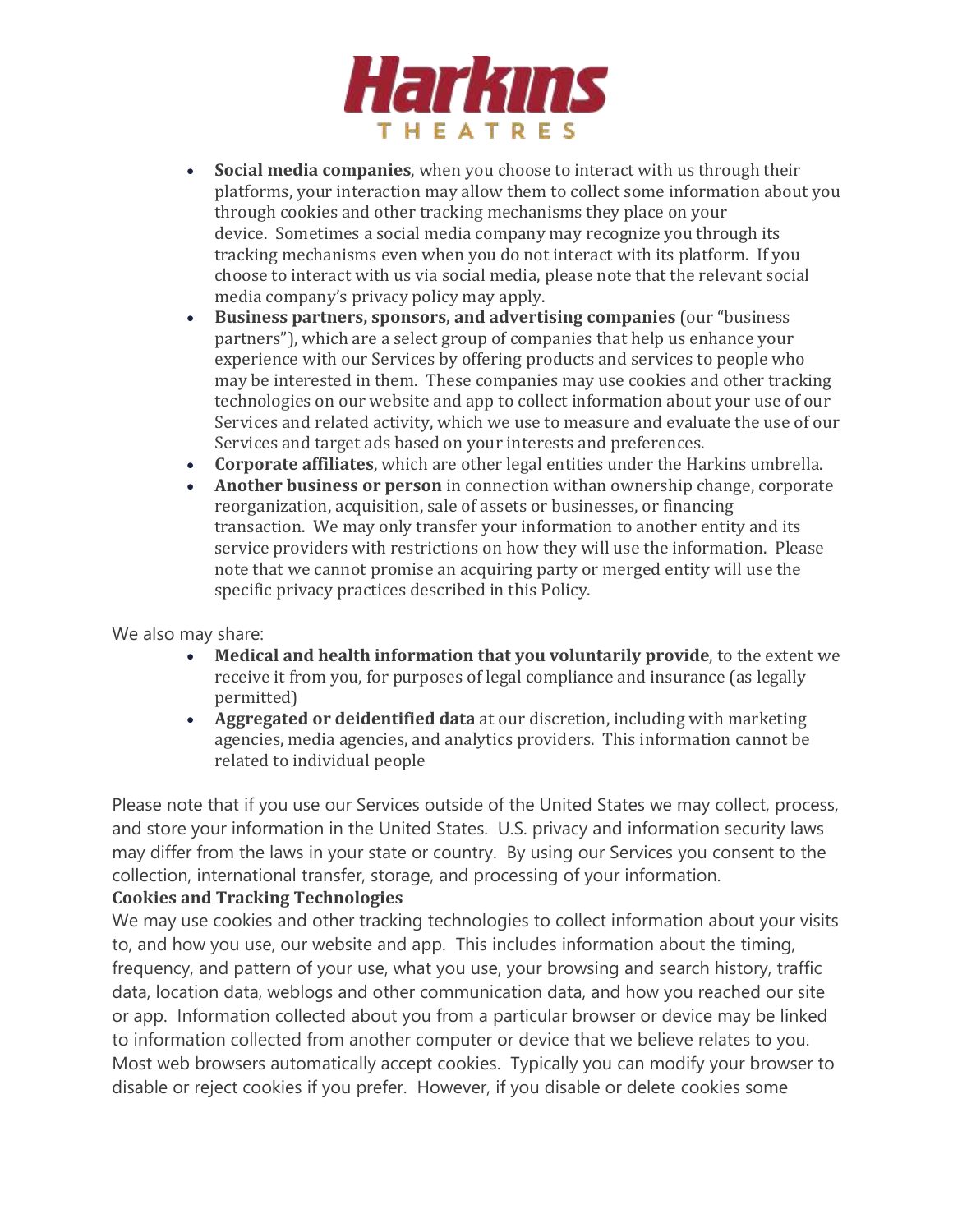

features of the Services may not be available, work, or work as designed, and your information sharing opt-out preferences may also be deleted.

We rely on our business partners to enable our cookies and tracking technologies. You can learn more by reviewing our partners' privacy and data practices:

| Category                     | <b>Business Partner</b> | <b>More Info</b>                                                  |
|------------------------------|-------------------------|-------------------------------------------------------------------|
|                              |                         | <b>How Google uses information</b><br>from sites or apps that use |
| Analytics                    | Google DoubleClick      | our services                                                      |
| Personalized Advertising and |                         |                                                                   |
| Social Media                 | Facebook                | <b>Facebook Data Policy</b>                                       |
| Analytics                    | Hotjar                  | <b>Hotiar Privacy Policy</b>                                      |

Sometimes you can opt out of tracking technologies by interacting directly with our partners. But please note that opting out of ad network services does not mean you will not see ads while using our Services. You also may continue seeing interest-based ads from companies that do not participate in opt-out programs. Opting out will, however, allow you to stop seeing interest-based ads run by participating networks.

To learn more about ad serving companies and your options to limit their collection and use of your information, please visit the websites for the **Network [Advertising](http://www.networkadvertising.org/choices/) Initiative**, and the **Digital [Advertising](http://www.aboutads.info/choices) Alliance**. Similarly, you can learn about your options to opt out of mobile app tracking by certain advertising networks through your device settings and by resetting the advertiser ID on your device.

# **Personal Information About Children**

We do not knowingly collect or maintain information about anyone under age 16 unless provided by a parent, legal guardian, or authorized adult (for example, parents may register their children at our **[PlayCenters](https://prod.harkins.com/playcenter)**.) Our website and app are not intended for anyone under age 16. If we discover we have inadvertently collected information from anyone under age 16, we will delete it. We also never knowingly sell information about anyone under age 16. Please visit the U.S. Federal Trade Commission's website for more information on the Children's Online Privacy Protection Act.

#### **Your Choices and Rights**

You have choices and rights with respect to your information and privacy:

- You may unsubscribe from any of our email lists at any time by clicking the "unsubscribe" link located at the bottom of each email
- If you have an online My Harkins Awards membership, you may visit your membership page to update information you have provided, merge your membership with an existing My Harkins Awards membership, or delete a membership that does not have associated monetary value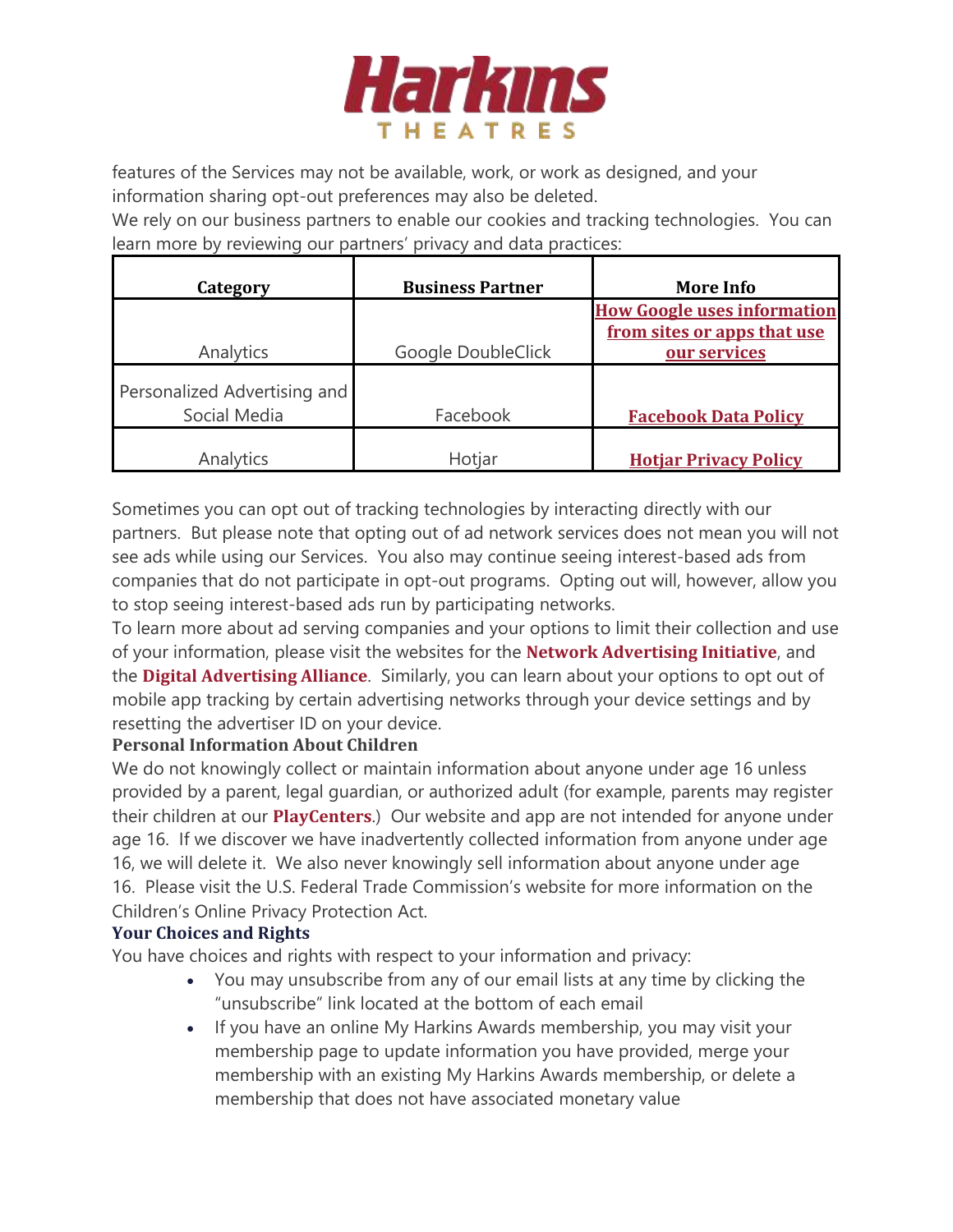

- You may contact us at any time to unsubscribe from any correspondence, request that we delete a My Harkins Awards membership with associated monetary value, or make changes to your information (to protect you and your information, we only process requests from email addresses and phone numbers that match information we have in our records, and before processing we may need to verify your identity and ask about the context in which you provided your information)
- You may choose to stop receiving push notifications or location services through your mobile device settings

Please note that we may need to keep certain information about you for recordkeeping purposes, to complete transactions, and for legal compliance.

#### **Your California Privacy Rights**

The California Consumer Privacy Act ("CCPA") gives California residents additional rights with respect to their privacy and "personal information" ("PI"), which the CCPA defines as "information that identifies, relates to, describes, is reasonably capable of being associated with, or could reasonably be linked, directly or indirectly, with a particular consumer or household". The CCPA exempts some information from the definition of PI, including information made publicly available by the government or covered by a specific privacy law, such as the Gramm–Leach–Bliley Act, the Health Insurance Portability and Accountability Act, or the Fair Credit Reporting Act.

If you are a California resident, the CCPA gives you the following rights: **Notice Rights**. When we collect PI you have the right to receive notice of the categories of PI we are collecting, and the purposes for which we are collecting it, at or before the collection. We use the CCPA's categories to describe the PI we collect: Personal Identifiers:

- We may collect your name, phone number, email address, and postal address when you complete a transaction or make a request, comment, report, or inquiry. We use this information to provide the Services and communicate with you.
- We may collect your name, phone number, and email address when you create a membership with us. We also may assign one or more unique identifiers to the membership. We use this information to maintain your membership and send information and ads to you.
- We may collect your social media handle and your basic social media account information when you interact with us through social media.
- We may automatically collect a unique electronic numerical identifier, assigned to you by a cookie, so we can identify you, provide our Services, keep you logged into our Services, prevent fraud, and provide targeted information and offers.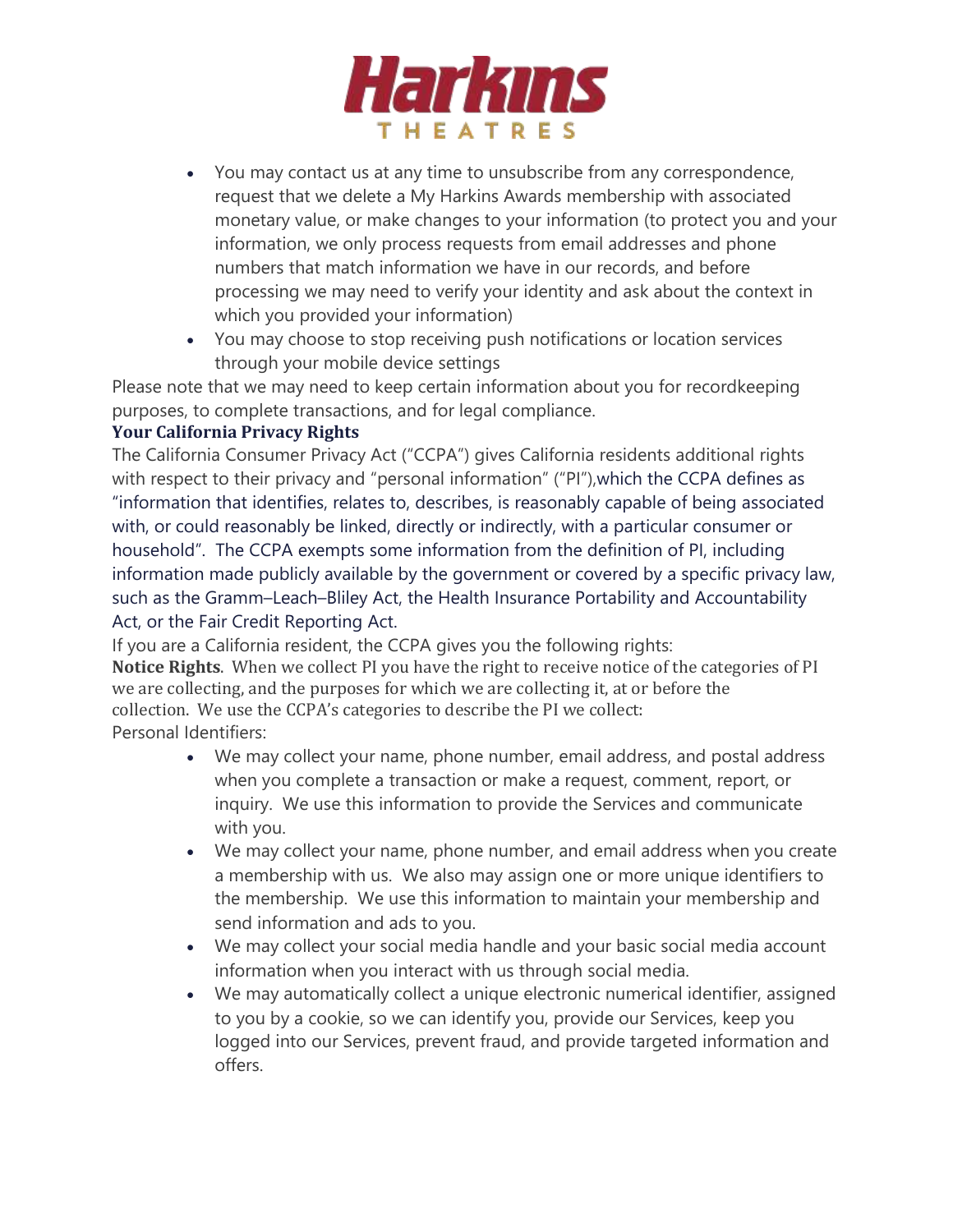

- We may collect medical information and health information about you if you provide it when requesting an accommodation or if you are involved in claim or incident related to our Services. We use this information to respond to requests and address claims, incidents, and complaints.
- We may automatically collect your IP address and device identifier when you use our Services. We use this information to identify you, gauge online activity, measure the effectiveness of online Services, applications, and tools, and serve targeted ads and offers.

Sensitive Personal Identifiers:

- We may collect payment information when you complete a transaction, including your credit card number or bank account number. You may have the option to store this information on our website. We use this information to streamline and facilitate payments and transactions
- We may collect your driver's license number or other government identification number. We use this information to identify you, verify your identity, prevent fraud, and maintain the safety of our Services

Protected Classifications: We may collect your date of birth or age to verify your eligibility to use or register for some Services. We may collect your gender, racial/ethnic origin, and disability status under extremely limited circumstances, such as when you choose to provide it when making a request, comment, report, or inquiry. We use this information to document and respond to your request, comment, report, or inquiry.

Commercial Information: We may collect information about the products and services you purchase or consider and your purchasing history or tendencies. We also may collect your payment information, such as your payment methods and transaction amounts. We use this information to process transactions, measure the effectiveness of our Services, provide you with information, and contact you, about the products and services you purchase or consider, and provide targeted information, ads, and offers.

Biometric Information: We do not collect information about your physiological, biological, and behavioral characteristics.

Internet or Other Electronic Network Activity Information: We may automatically collect information about your interactions with our online Services, including your browsing history and search history. We may use this information to gauge website activity, measure the effectiveness of our Services, applications, and tools, and to serve targeted ads.

Geolocation Data: We may automatically collect your IP address when you use our Services, which may enable us to determine your general location. We also may collect more precise information about your location through your mobile device if you enable location services. We may use this information to measure the effectiveness of our Services, improve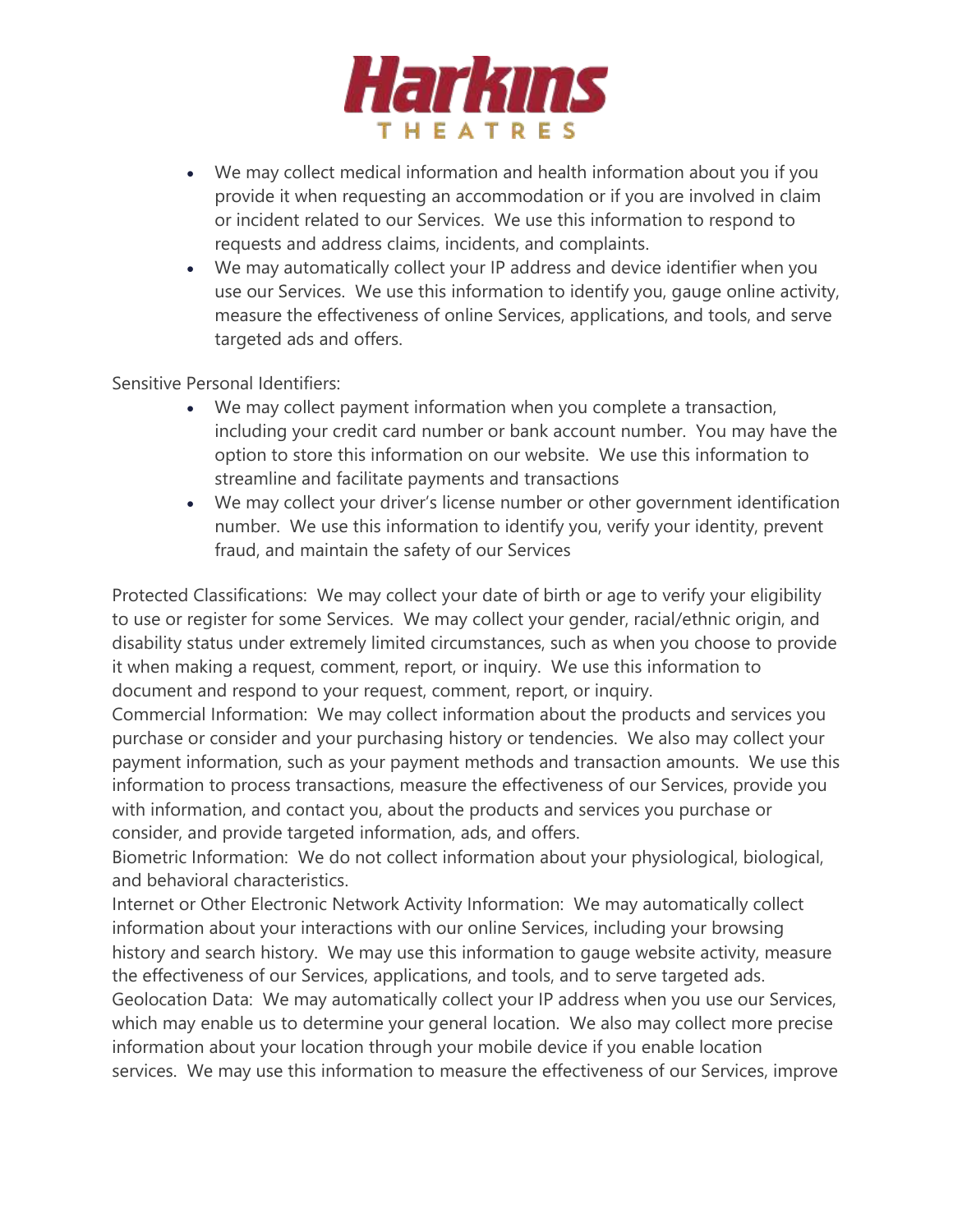

our products, services, and ads, provide recommendations, determine your general location and Harkins locations near you, and serve targeted ads and offers.

Audio, electronic, visual, thermal, olfactory, or similar information: We may collect your photographic or video image when you visit our theatres. We may use this information to maintain the security of our systems and physical locations. We also may collect your likeness, photographic image, video image, and voice if you choose to participate in our promotional photography or videos.

Professional or employment-related information: If you apply to work for us we may collect information about your employment history to evaluate your application.

Education information: If you apply to work for us we may collect information about your educational history to evaluate your application.

Inferences drawn to create a profile about a consumer reflecting the consumer's preferences or characteristics: We may use information we collect about you to analyze your actual or likely product and service preferences. We also may use this information to create an internal profile about you (which we never share with third parties). We may use this information to evaluate and develop our marketing activities, measure the effectiveness of our Services, applications, and tools, and provide targeted information, ads, and offers. We may use any of the PI described above for other business or operational purposes compatible with the context in which we collected it. We also may share it with our service providers. Our contracts with service providers restrict them from using PI for any purpose other than to carry out the specific functions described in the contracts. We describe our service providers and the services they provide in the How We Share Your Information section of this Policy. We also may share PI with other third parties as described in the Cookies and Tracking Technologies and Do Not Sell Rights sections of this Policy.

**PI Access and Deletion Rights**. You have the right to request access to the PI we have collected about you over the past year and descriptions of the source of that PI, why we collect it, and with whom we share it. You also have the right to submit a request that we delete any PI we have collected from you, subject to exceptions defined in the CCPA and other applicable law. If we exercise our right to keep certain PI about you, we will explain what we kept, and why, in our response.

Submit A Request: You may submit a request access or delete your PI by:

- Completing our webform, **[available](https://privacyportal-cdn.onetrust.com/dsarwebform/7585817c-dc02-41ab-95a5-be209d9a6c0f/6d5bae7a-abef-4683-9a99-9874f6262872.html) here**
- Calling our toll-free number at  $+1$  (888) 914-9661 (enter the PIN  $#$  936 081)
- Speaking with Guest Services at any of our California theatres

Assuming we can verify your request (as described below), it typically takes us about 45 days to respond. You may only make a request to access your PI twice within a 12-month period. Please note that we can only respond to requests that provide sufficient detail to allow us to understand and evaluate them.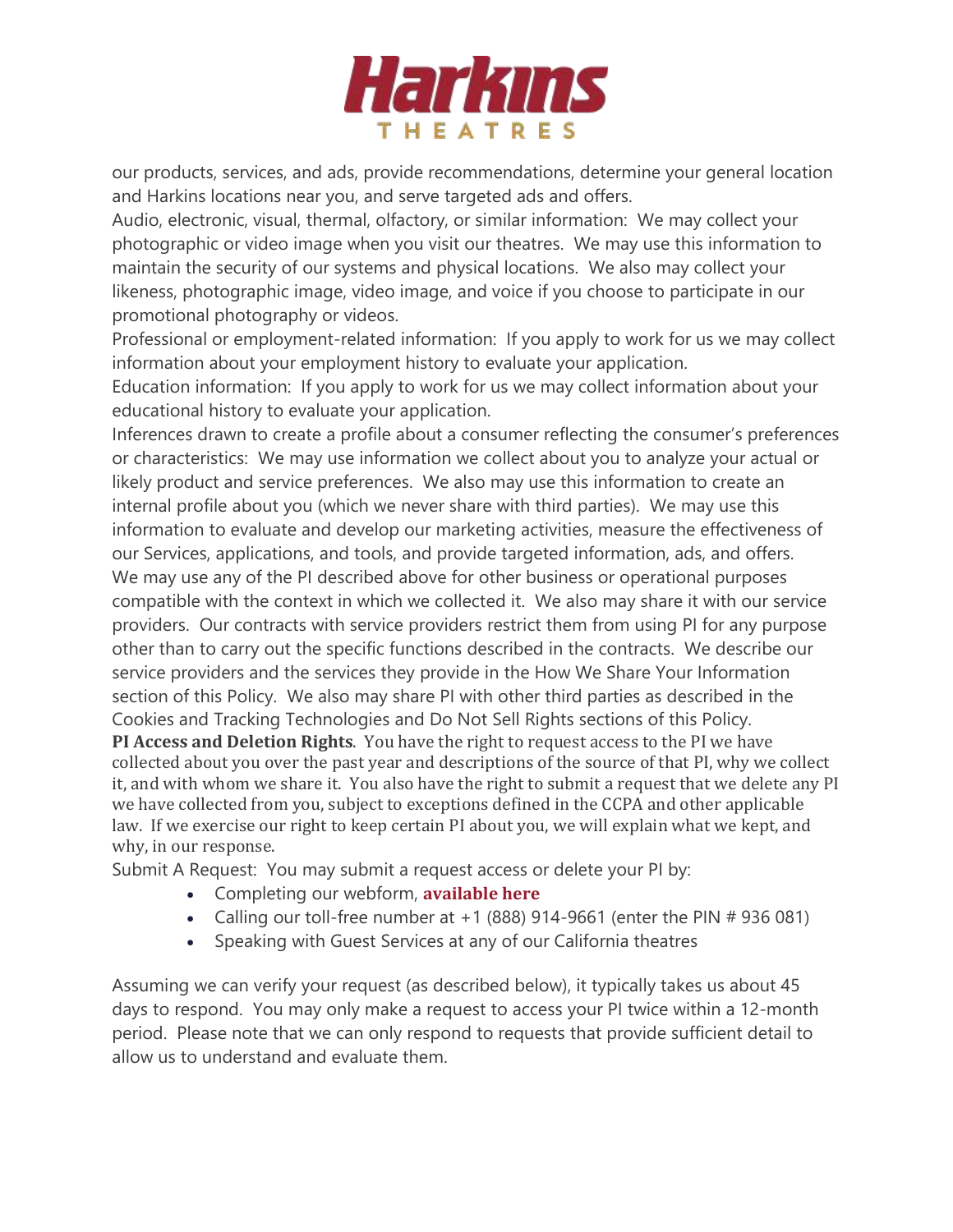

Identity Verification: We can only process your request if we can verify to a reasonable degree of certainty (which varies based on the sensitivity of the PI requested) that your request is authorized. We do this by asking you to provide:

- Your My Harkins Awards log-in information, including your password
- PI about you that we can compare with the PI we have collected from you previously, for example, your email address, telephone number, payment information, or transaction history
- Your request number, using the email or telephone number associated with the request

We only use PI provided during the verification process to verify requests. You may authorize an individual or business registered with the California Secretary of State, called an authorized agent ("agent"), to make requests on your behalf. We require that you and the agent complete notarized affidavits to verify the identity of the agent and confirm the agent's authority to act on your behalf. Parents may submit a birth certificate to make requests on a minor child's behalf. These materials should be submitted along with your request.

**Do Not Sell Rights**. You have the right to opt out of the "sale" of your PI to third parties. Importantly, the CCPA defines "sell" more broadly than the term's common meaning. To "sell" PI under the CCPA means to make it available to a third party for "monetary or other valuable consideration." This covers any exchange of PI with a third party for any benefit without a written contract restricting that party from using the PI outside of the purposes specifically described in the contract. Under that definition, we "sell" the following information:

> Internet or Other Electronic Network Activity Information: Our business partners help us track your browsing history, search history, and interaction with our website and app so that we can gauge online activity, measure the effectiveness of our Services, applications, and tools, and serve targeted ads and offers. You can learn more about how our business partners use your information by reading about their privacy policies and practices (see Cookies and Tracking Technologies section above).

To opt out of the sale of your PI, please visit our **[California](https://prod.harkins.com/dont-sell-my-info) Do Not Sell My [Information](https://prod.harkins.com/dont-sell-my-info)** webpage. Please note that we also may disclose information to third parties not listed here where legally required or to protect our company or other people, as described in this Policy.

**Notice of Financial Incentive.** California law requires us to provide you with notice when we offer a financial incentive for the collection, retention, or sale of your data. This notice is to inform you that we may offer rewards, discounts, and other incentives when you provide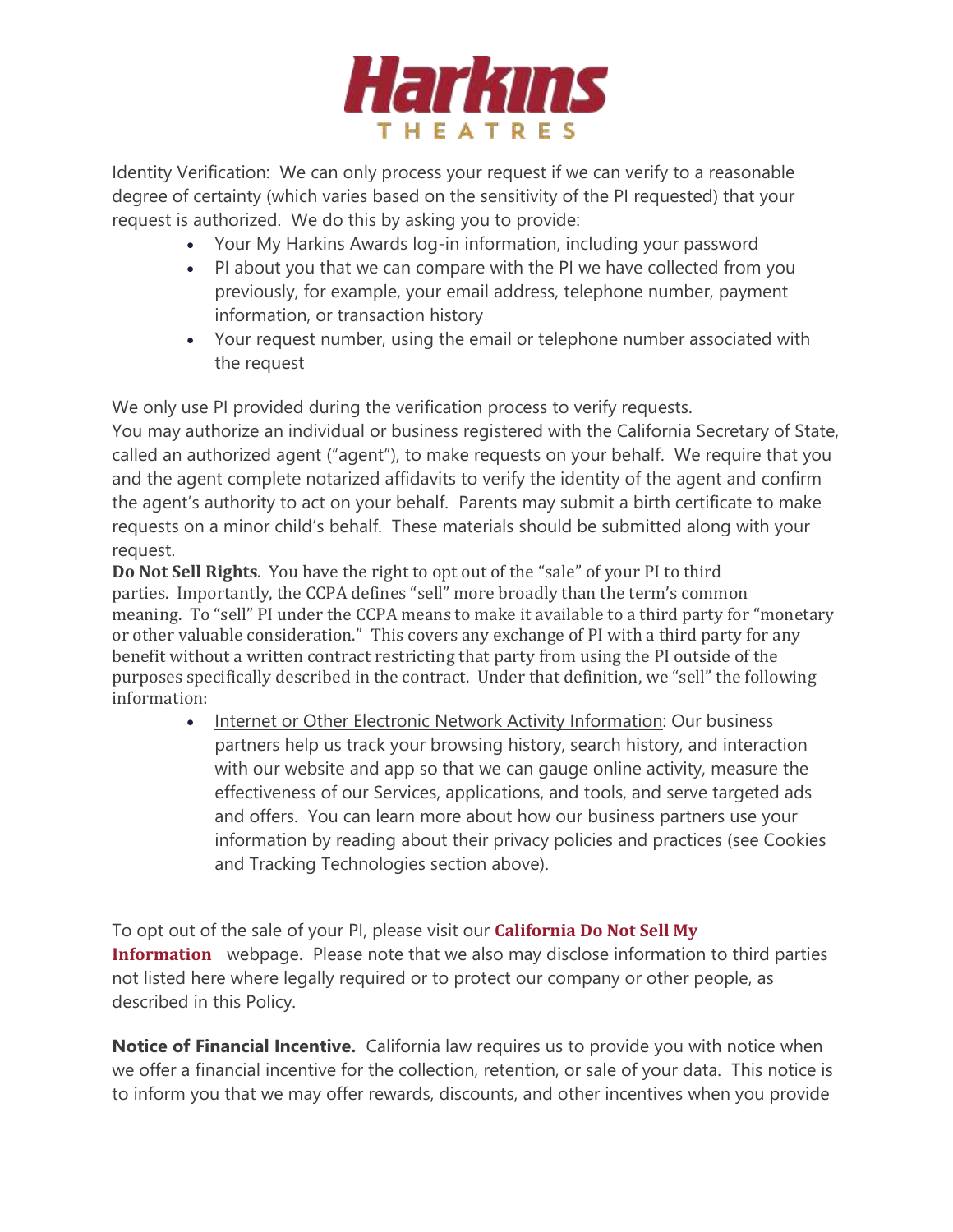

us with information about you in order to participate in My Harkins Awards and other programs or services, including sweepstakes, contests, and newsletters ("financial incentive programs").

Material Terms: We offer My Harkins Awards and other financial incentive programs for the purposes of promoting our business and encouraging customer loyalty. We collect your information in order to operate the program, measure the effectiveness of our services, provide notifications and recommendations, and provide tailored Harkins information, ads, promotions, and offers.

We describe the terms of our financial incentive programs in the terms and conditions or program rules applicable to each program. Please review our **My [Harkins](https://prod.harkins.com/mha-terms-conditions) Awards Terms & [Conditions](https://prod.harkins.com/mha-terms-conditions)** for a full description of My Harkins Awards.

Personal Information: We may collect the following categories of personal information in connection with our financial incentive programs:

- Personal Identifiers, such as your name, phone number, email address, and postal address.
- Protected Classifications, such as your date of birth or age.
- Commercial Information, such as information about our products and services you purchase or consider and your Harkins purchasing history or tendencies.
- Internet or Other Electronic Network Activity Information, such as information about your interactions with our website and app, including your browsing and search history.
- Geolocation Data, such as your IP address, which may enable us to determine your general location and Harkins locations near you. We also may collect more precise information about your location through your mobile device if you enable location services.
- Audio, Electronic, Visual, Thermal, Olfactory, or Similar Information, such as a picture of your driver's license.
- Inferences Drawn to Create a Profile About a Consumer Reflecting the Consumer's Preferences or Characteristics, such as information we collect about you to analyze your actual or likely Harkins product and service preferences.

Opting In: Participation in our financial incentive programs is not required to make purchases at our theatres, on our website, or through our app. You can opt into our financial incentive programs on our website and social media sites when the option is